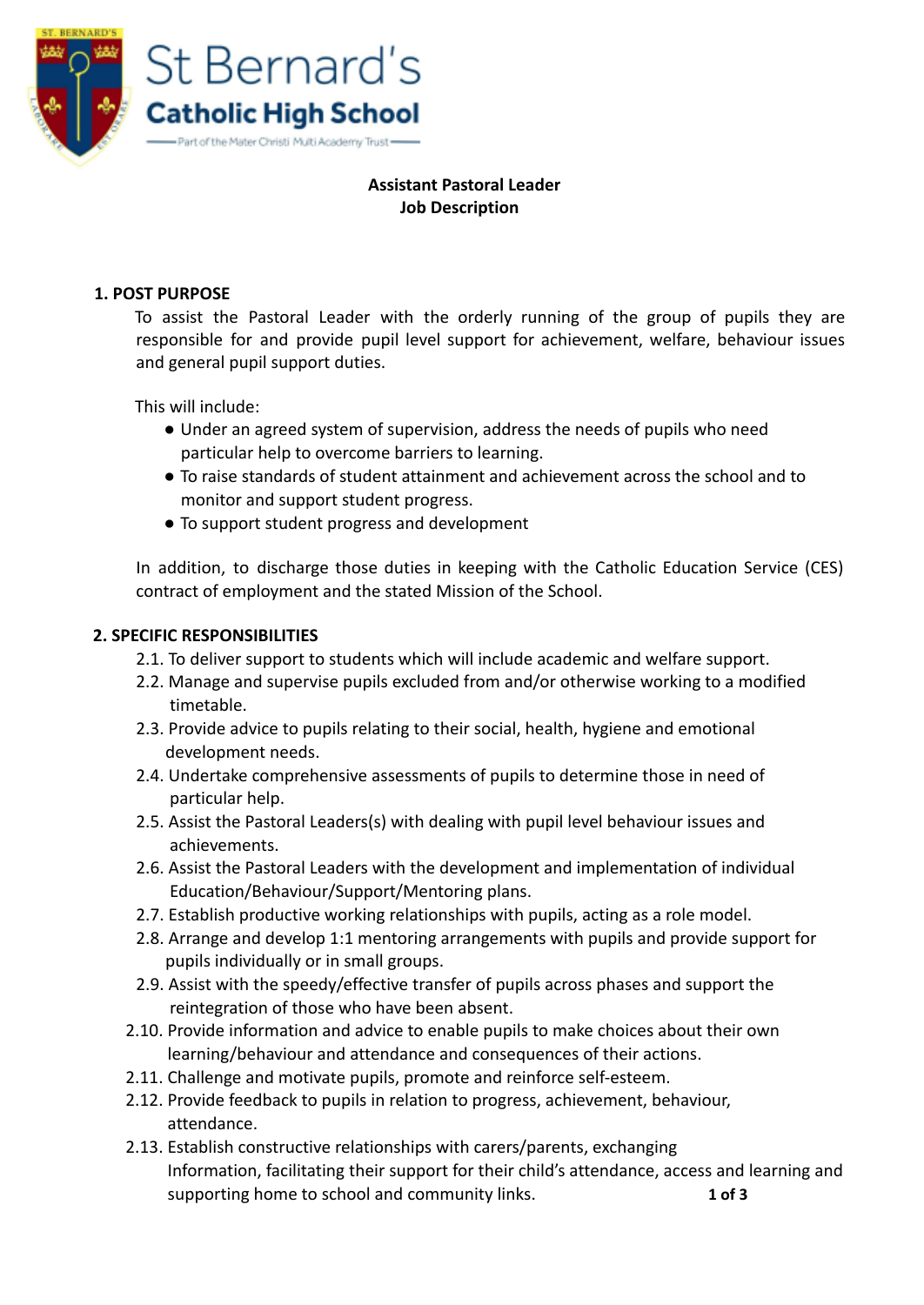

- 2.14. Contribute to the development, implementation and monitoring of systems relating to attendance, behaviour and support.
- 2.15. Admin support e.g. dealing with correspondence, compilation/ analysis/reporting on attendance, exclusions and related tasks.
- 2.16. Assist with the liaison with feeder schools and other relevant bodies to gather pupil information.
- 2.17. Support pupils' access to learning using appropriate strategies and resources.
- 2.18. Work with other staff, including specialist staff and professional agencies in planning, evaluating and adjusting learning activities as appropriate
- 2.19. Monitor and evaluate pupil's responses and progress against action plans through observation and planned recording.
- 2.20. Provide objective and accurate feedback and reports as required, to other staff on pupil's achievement, progress and other matters, ensuring the availability of appropriate evidence.
- 2.21. Maintain record keeping systems and processes.
- 2.22. To assist in the development and implementation of appropriate behaviour management strategies.
- 2.23. Implement agreed learning/teaching programmes, adjusting activities according to pupil responses/needs.
- 2.24. Support the supervision of pupils during non-lesson time.
- 2.25. All staff in school will be expected to accept reasonable flexibility in working arrangements and the allocation of duties including duties normally allocated to posts at a lower responsibility level, in pursuance of raising pupil achievement and effective team working including first aid.

# 3. **SCHOOL ETHOS**

The governors of St. Bernard's would encourage all staff to be involved in enrichment activities in line with the ethos of the school, specifically:

- 3.1. To play a full part in the school community, to support its distinctive Mission and to encourage students to follow this example.
- 3.2. To support the school in meeting its legal requirements for worship and to attend acts of worship as requested.
- 3.3. To develop effective professional relationships with colleagues.
- 3.4. To actively support the corporate policies of the school.
- 3.5. To comply with the school's Health and Safety Policy.